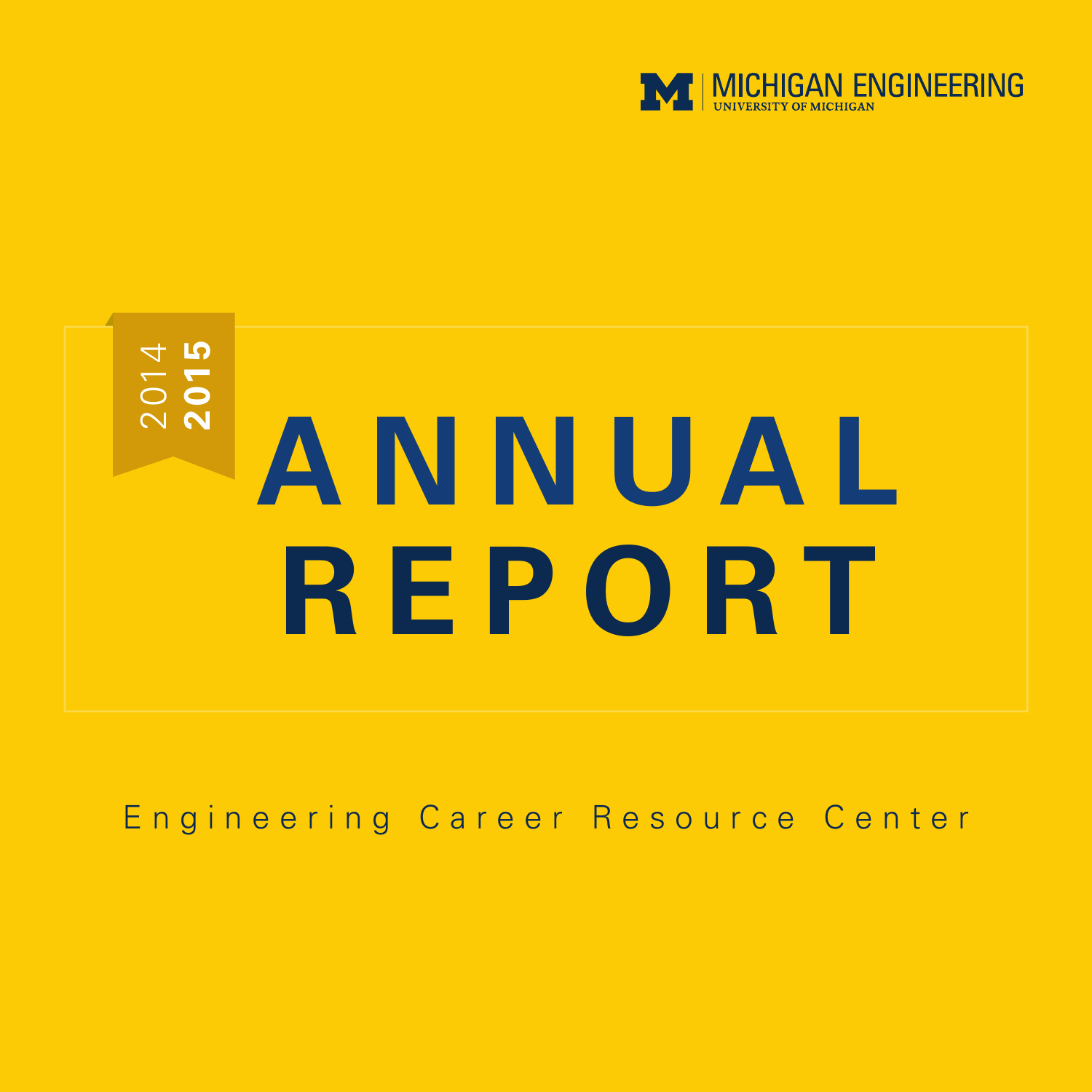### Welcome



I am pleased to share with you the 2014-2015 issue of the Engineering Career Resource Center (ECRC) Annual Report. The report contains information on the post-graduation activities of December 2013 – August 2014 graduates and hiring activity for the College of Engineering Internship and Cooperative Education (Co-op) Program.

This year's salary and recruiting data shows that Michigan Engineers are highly sought after by numerous employers. Bachelor's level students reported an increase in accepting full-time employment over graduate school. Many majors saw average salary increases over last year's salaries.

The ECRC continued to provide a range of services to graduate and undergraduate students and alumni of the College. As always, our goal is to assist students in gaining valuable professional experiences that will help them make a successful transition from school to career. We focused on resume writing, interviewing skills, mock interviews and job search strategies. We look forward to another exciting year.

>>>>>>>>>>>>>>>>>>>>>>>>>>>>>>>>>>>>>>>>>

Sincerely,

Kerri Boiuin

Kerri Boivin Director, Engineering Career Resource Center College of Engineering University of Michigan

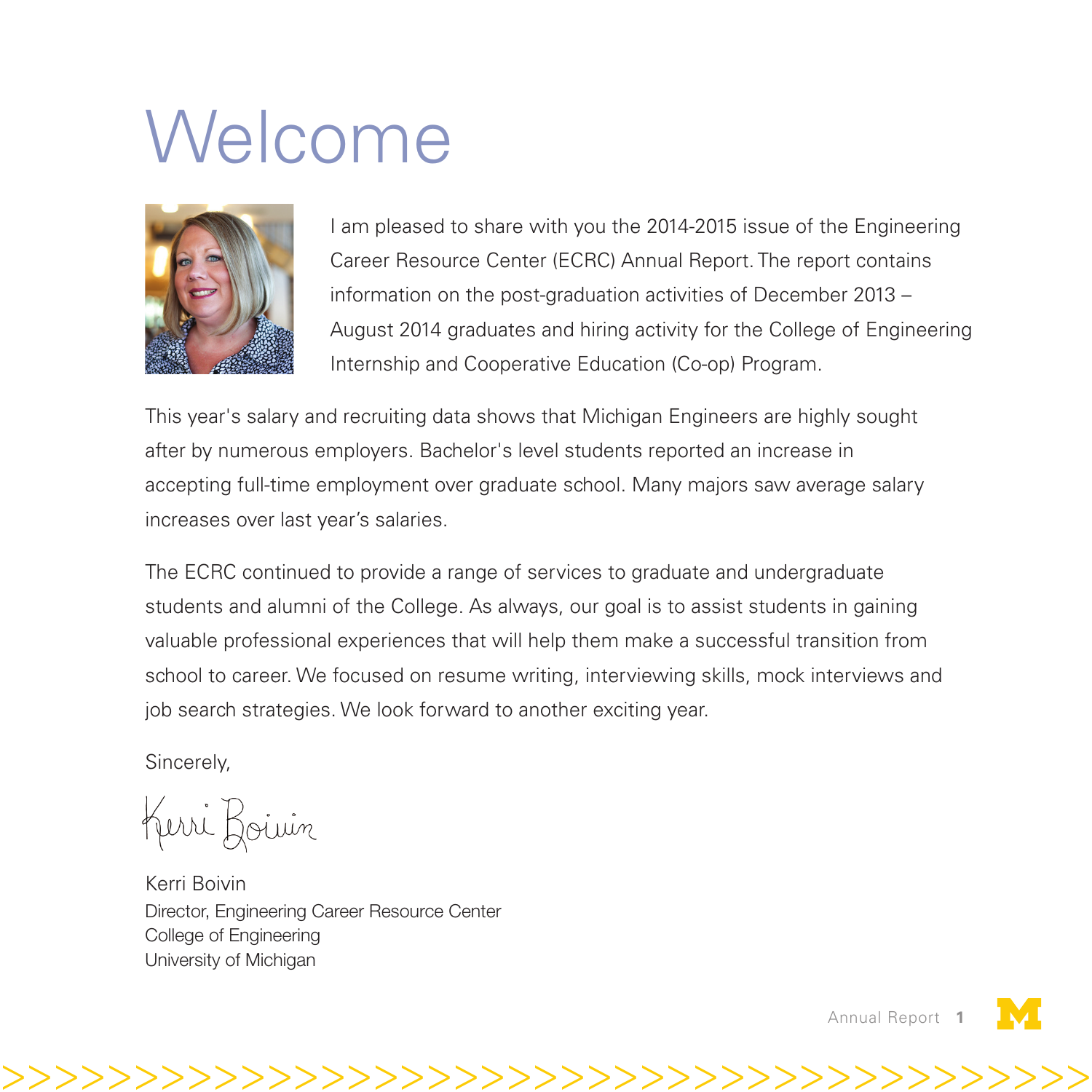## **Cooperative Education**

The non-credit Cooperative Education (Co-op) Program enables students to alternate school and work terms and apply their skills to the work setting. In addition to providing a source of valuable talent, co-op students offer employers an opportunity to identify qualified candidates prior to graduation. Ideally, co-op is eight-months of hands-on engineering experience, occurring either May through December or January through August.



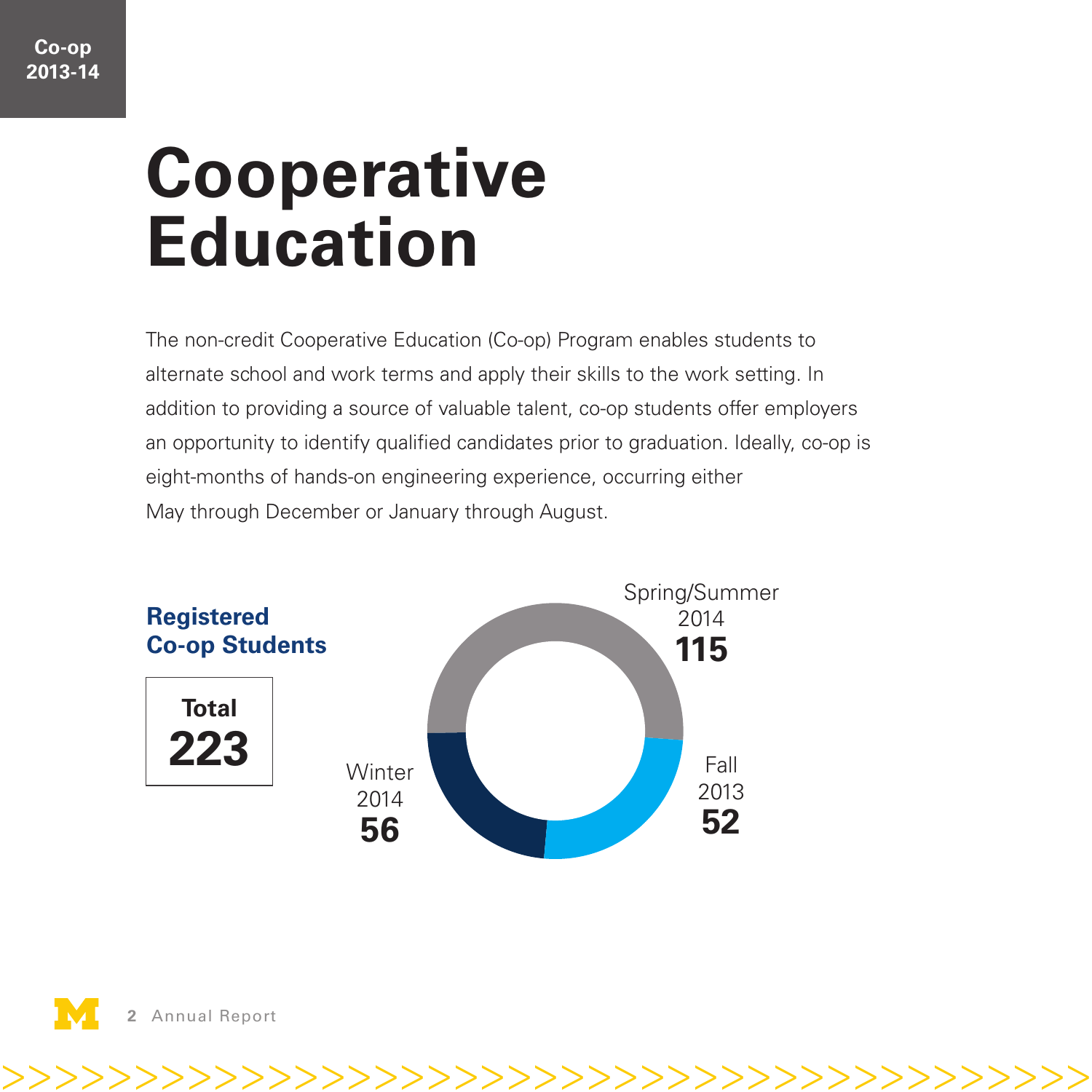#### **Co-op Salaries and Hires**

| <b>Program</b> <sup><math>†</math></sup> | Hires <sup>††</sup> | <b>Median</b><br><b>Monthly Salary</b> | <b>Average</b><br><b>Monthly Salary</b> |
|------------------------------------------|---------------------|----------------------------------------|-----------------------------------------|
| Aerospace Engineering                    | 14                  | \$3,040                                | \$3,160                                 |
| <b>Biomedical Engineering</b>            | 4                   | \$3,120                                | \$3,090                                 |
| <b>Chemical Engineering</b>              | 21                  | \$3,588                                | \$4,068                                 |
| Civil Engineering                        | 5                   | \$2,378                                | \$2,665                                 |
| <b>Computer Engineering</b>              | 16                  | \$4,420                                | \$4,320                                 |
| Computer Science                         | 55                  | \$6,500                                | \$5,674                                 |
| <b>Electrical Engineering</b>            | 17                  | \$3,385                                | \$4,024                                 |
| <b>Environmental Engineering</b>         | 4                   | \$3,250                                | \$3,215                                 |
| Industrial & Operations Engineering      | 24                  | \$3,424                                | \$3,508                                 |
| Materials Science & Engineering          | 3                   | \$3,440                                | \$3,451                                 |
| Mechanical Engineering                   | 43                  | \$3,120                                | \$3,084                                 |

>>>>>>>>>>>>>>>>>>>>>>>>>>>>>>>>>>>>>>>>>

† Programs with only one submission were omitted.

†† 15 students reported hires, but did not provide salary information. Their data was omitted.

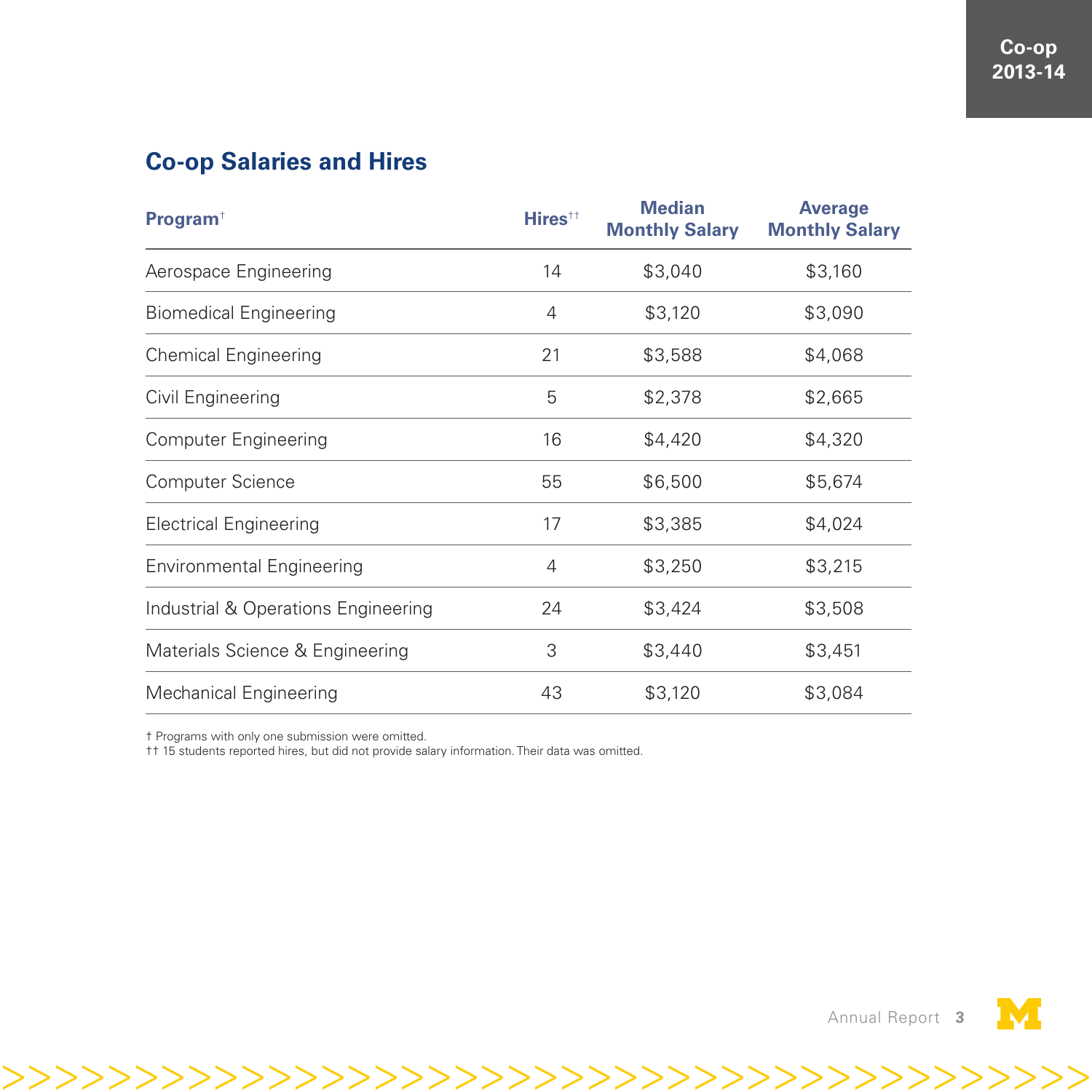## **Internships**

Non-credit internships are popular amongst U-M engineering and computer science students. Students have the opportunity to gain valuable work experience in an engineering environment. The assignments typically occur May through August and may be in locations all over the world. Many students at the College participate in internships. **The internships in this publication only include those that were reported to the ECRC.**



>>>>>>>>>>>>>>>>>>>>>>>>>>>>>>>>>>>>>>>>>

**4** Annual Report Annual Report **5**

#### **Reported Internships\***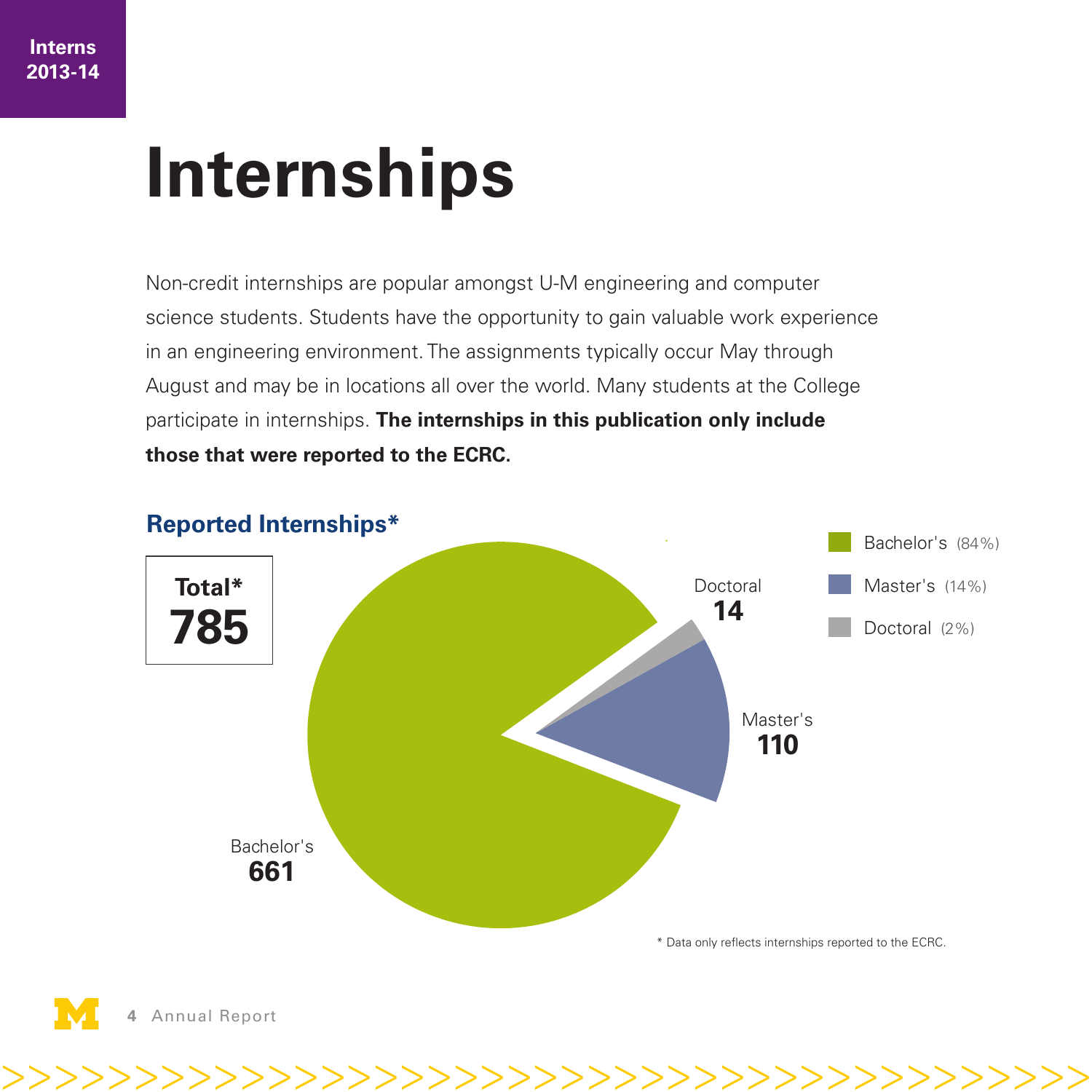#### **Bachelor's Internship Salaries and Hires**

| Program <sup>+</sup>                        | Hires <sup>††</sup> | <b>Median</b><br><b>Monthly Salary</b> | <b>Average</b><br><b>Monthly Salary</b> |
|---------------------------------------------|---------------------|----------------------------------------|-----------------------------------------|
| Aerospace Engineering                       | 27                  | \$3,553                                | \$3,635                                 |
| <b>Biomedical Engineering</b>               | 15                  | \$2,860                                | \$3,304                                 |
| <b>Chemical Engineering</b>                 | 49                  | \$3,685                                | \$3,781                                 |
| Civil Engineering                           | 13                  | \$2,600                                | \$2,565                                 |
| <b>Computer Engineering</b>                 | 29                  | \$3,640                                | \$4,486                                 |
| Computer Science                            | 133                 | \$5,001                                | \$4,903                                 |
| <b>Electrical Engineering</b>               | 45                  | \$3,467                                | \$3,840                                 |
| Engineering (undeclared)                    | 4                   | \$2,903                                | \$2,882                                 |
| <b>Environmental Engineering</b>            | 6                   | \$2,730                                | \$2,646                                 |
| Industrial & Operations Engineering         | 80                  | \$3,565                                | \$3,703                                 |
| Materials Science & Engineering             | 24                  | \$3,380                                | \$3,455                                 |
| Mechanical Engineering                      | 116                 | \$3,467                                | \$3,500                                 |
| Naval Architecture & Marine Engineering     | 8                   | \$3,077                                | \$3,664                                 |
| Nuclear Engineering & Radiological Sciences | 6                   | \$2,990                                | \$3,524                                 |
| Total                                       | 555                 |                                        |                                         |

† Programs with only one submission were omitted.

†† 128 students from the different degree levels reported hires, but did not provide salary information. Their data was omitted.

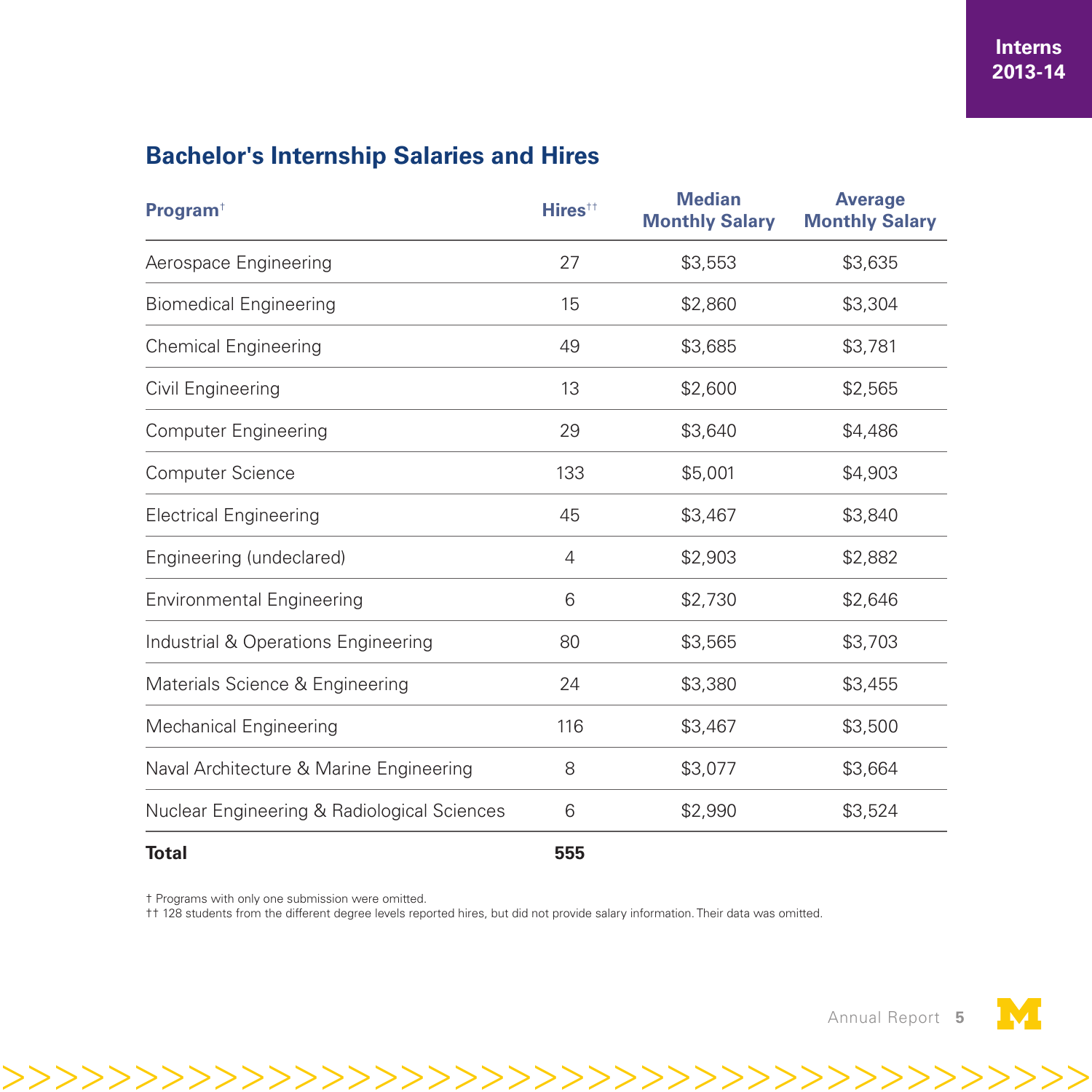#### **Master's Internship Salaries and Hires**

| <b>Program</b> <sup>†</sup>            | Hires <sup>††</sup> | <b>Median</b><br><b>Monthly Salary</b> | <b>Average</b><br><b>Monthly Salary</b> |
|----------------------------------------|---------------------|----------------------------------------|-----------------------------------------|
| Atmospheric, Oceanic & Space Sciences  | $\overline{2}$      |                                        | \$3,470                                 |
| <b>Biomedical Engineering</b>          | 5                   | \$3,467                                | \$3,832                                 |
| Civil Engineering                      | 3                   | \$2,600                                | \$2,542                                 |
| Computer Science & Engineering         | 14                  | \$5,958                                | \$5,447                                 |
| <b>Electrical Engineering</b>          | $\overline{7}$      | \$4,507                                | \$4,911                                 |
| <b>Electrical Engineering: Systems</b> | 10                  | \$5,287                                | \$5,665                                 |
| <b>Energy Systems Engineering</b>      | 3                   | \$3,120                                | \$3,524                                 |
| <b>Financial Engineering</b>           | 3                   | \$4,507                                | \$4,651                                 |
| Industrial & Operations Engineering    | 16                  | \$4,746                                | \$4,431                                 |
| Manufacturing Engineering              | 2                   |                                        | \$7,150                                 |
| <b>Mechanical Engineering</b>          | 17                  | \$4,333                                | \$4,156                                 |
| Space Engineering                      | 6                   | \$4,420                                | \$4,582                                 |
| Total                                  | 88                  |                                        |                                         |

† Programs with only one submission were omitted.<br>†† 128 students from the different degree levels reported hires, but did not provide salary information. Their data was omitted.

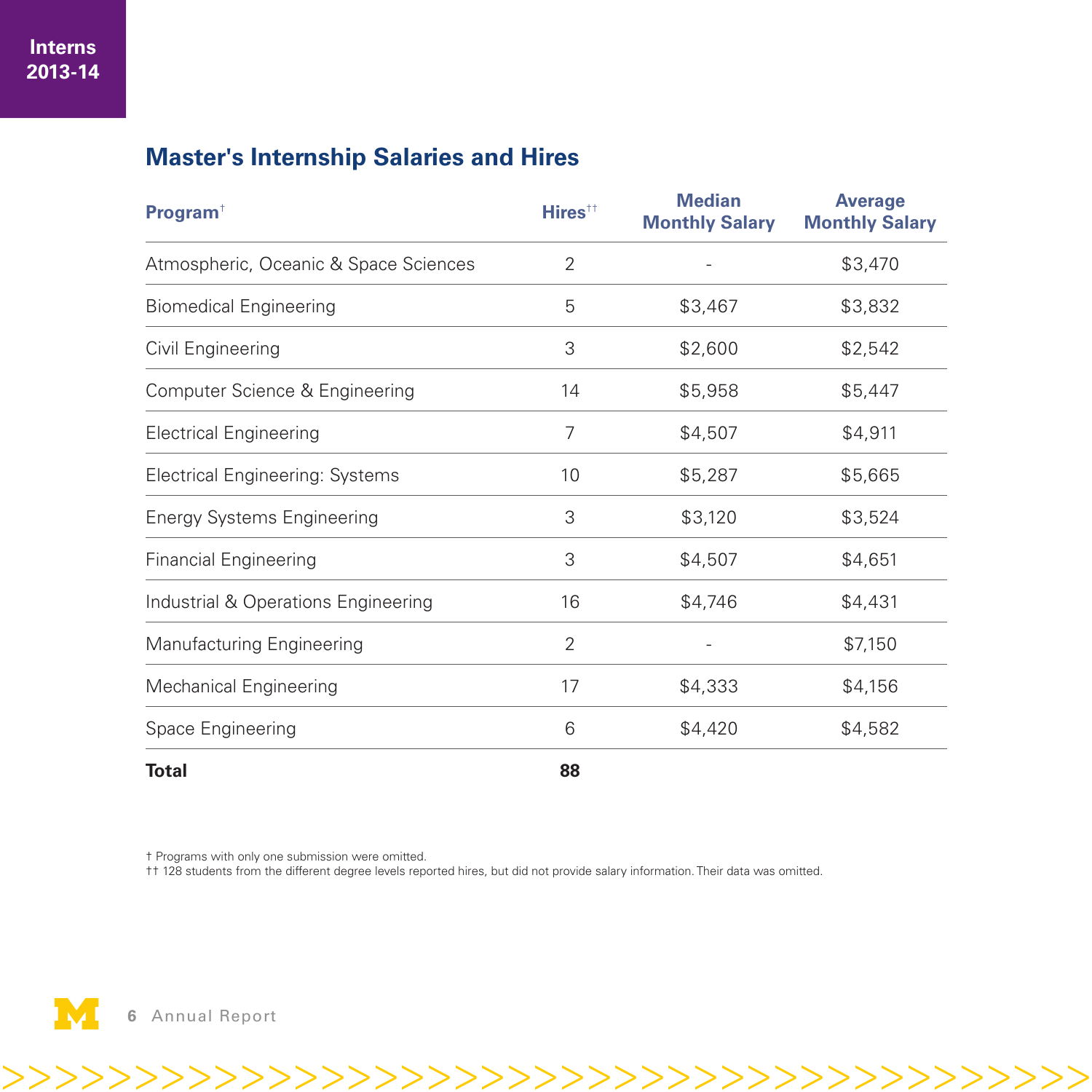# **Bachelor**'**s Graduates**

### **Post-graduation Plans**





Note: Out of graduating class of 1,542, 796 responses were collected from December 2013 to November 30, 2014. Response rate = 52%.

>>>>>>>>>>>>>>>>>>>>>>>>>>>>>>>>>>>>>>>>>

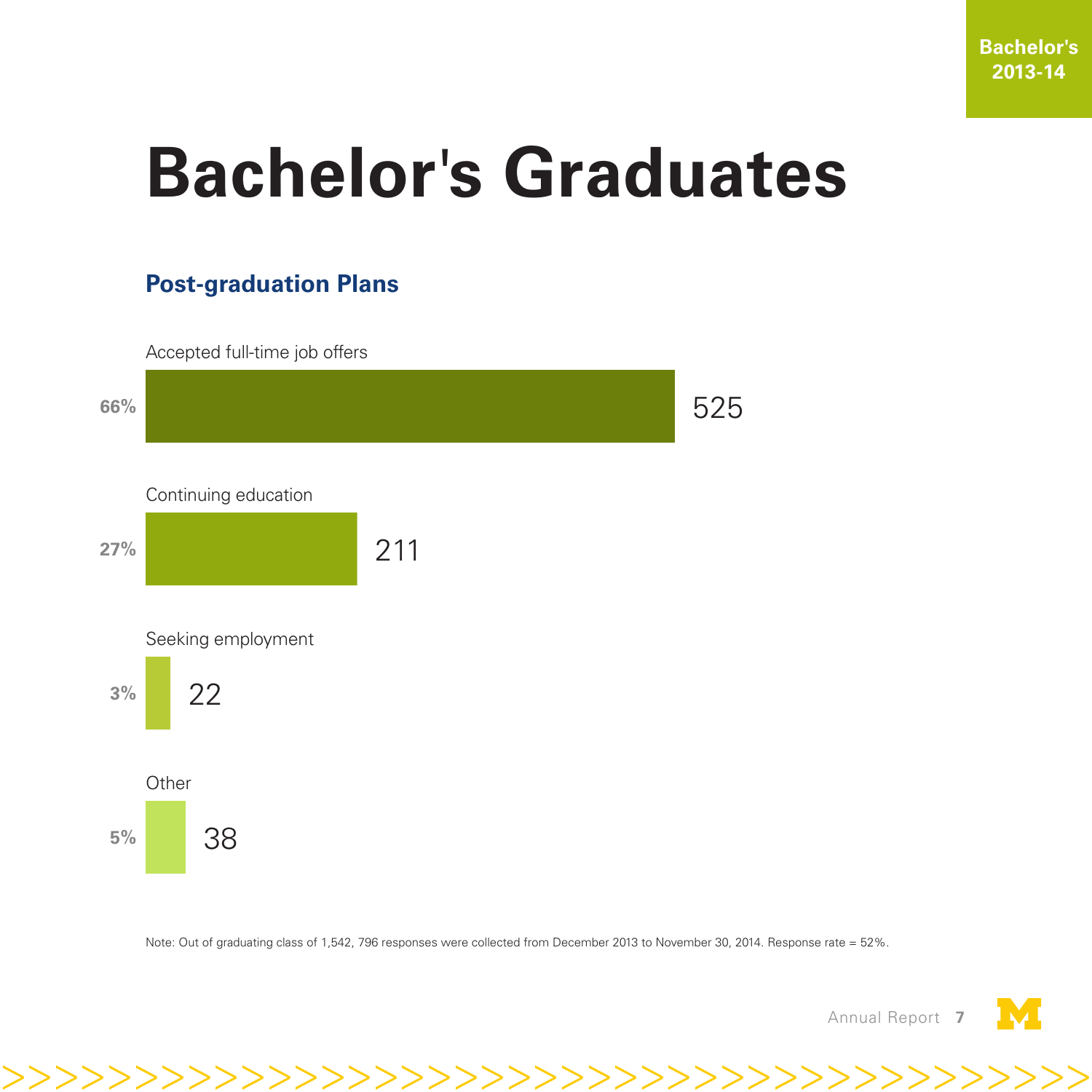### Data reflects total respondents indicating salary **Base Salary Information Respondents**\* **Median Average Range** Aerospace Engineering 23 \$64,500 \$64,455 \$40,000 - 85,000 Chemical Engineering  $41 | $70,000 | $71,273 | $45,000 - 99,000$ Civil Engineering 22  $\frac{1}{353,250}$  \$58,899  $\frac{1}{340,000}$  - 87,000 Computer Engineering 19 \$81,000 \$81,247 \$62,000 - 120,000 Computer Science 92 \$85,000 \$83,095 \$40,000 - 130,000 Electrical Engineering 20  $\frac{1}{30}$  \$69,000 | \$71,969 | \$62,000 - 100,000 Industrial & Operations Engineering 78 \$63,800 \$64,227 \$45,000 - 90,000 Materials Science & Engineering 18 | \$63,500 | \$64,278 | \$50,000 - 100,000 Mechanical Engineering 20 38 | \$65,800 | \$64,674 | \$33,000 - 103,000 Naval Architecture & Marine Engineering 6 \$61,500 \$60,500 \$45,000 - 80,000

#### **Job Acceptances by Program**

**Total 427**

>>>>>>>>>>>>>>>>>>>>>>>>>>>>>>>>>>>>>>>>>

\* Categories with two or less respondents were omitted.

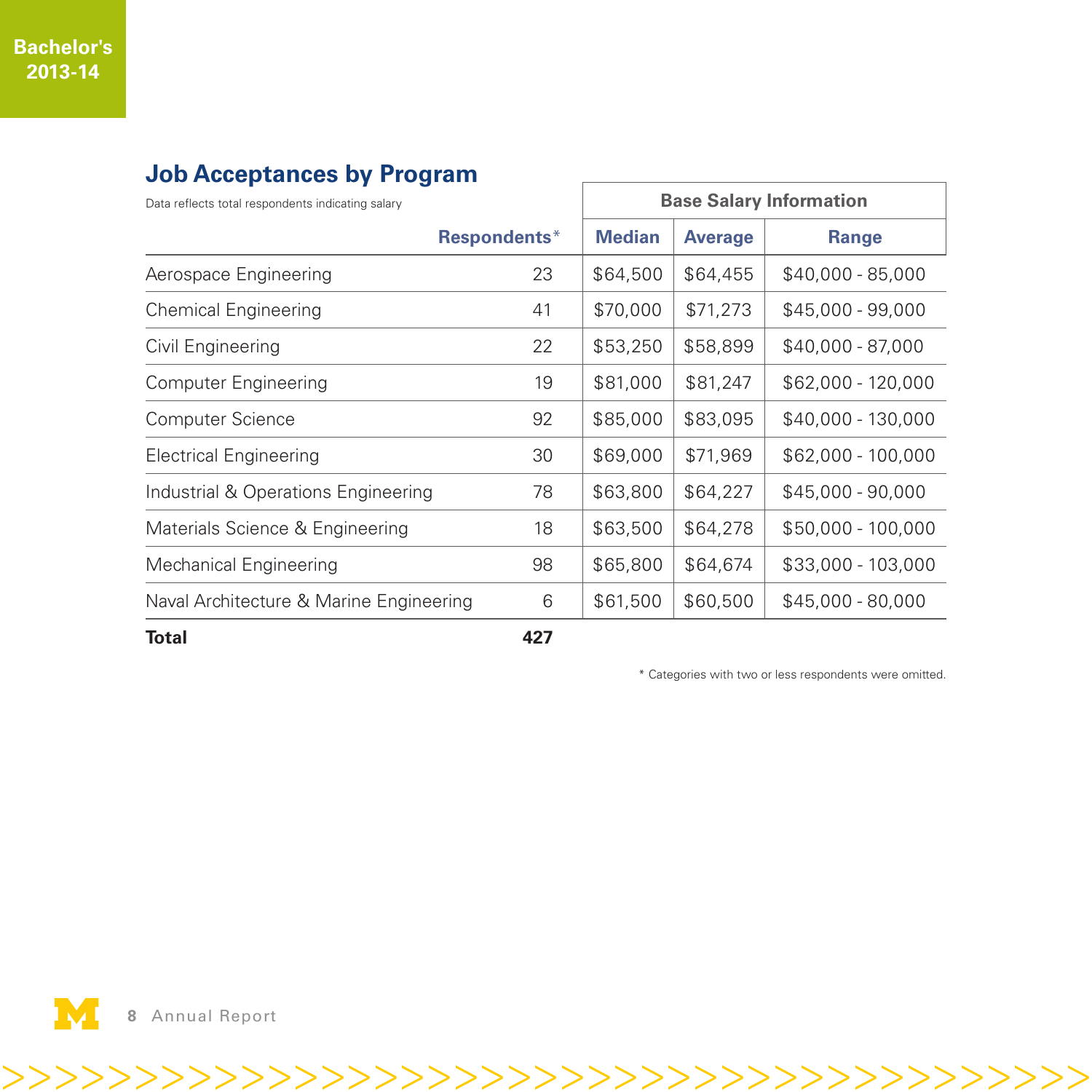#### **Job Acceptances by Region**

| Data reflects total respondents indicating salary and location |                                                |     |      | <b>Base Salary Information</b> |                |                     |
|----------------------------------------------------------------|------------------------------------------------|-----|------|--------------------------------|----------------|---------------------|
|                                                                | <b>Respondents</b>                             |     | $\%$ | <b>Median</b>                  | <b>Average</b> | <b>Range</b>        |
| Midwest                                                        | IA, IL, IN, KS, MI, MN, MO, NE, ND, OH, SD, WI | 237 | 56%  | \$65,000                       | \$65,100       | $$36.400 - 120.000$ |
| West                                                           | AK, CA, HI, ID, MT, NV, OR, UT, WA, WY         | 69  | 16%  | \$90,000                       | \$89,699       | \$50,000 - 130,000  |
| South                                                          | AL, FL, GA, KY, LA, MS, NC, SC, TN             | 39  | 9%   | \$68,000                       | \$71,201       | \$36,000 - 104,000  |
| Southwest                                                      | AZ, CO, NM, OK, TX                             | 35  | 8%   | \$70,000                       | \$70.477       | $$42,000 - 97,000$  |
| Northeast                                                      | CT, MA, ME, NH, NJ, NY, RI, VT                 | 30  | 7%   | \$65,000                       | \$68,333       | \$50,000 - 112,000  |
| Mid-Atlantic                                                   | DC, DE, MD, PA, VA, VV                         | 15  | 4%   | \$56,000                       | \$56,133       | $$33.000 - 75.000$  |
| <b>Total</b>                                                   |                                                | 425 |      |                                |                |                     |

>>>>>>>>>>>>>>>>>>>>>>>>>>>>>>>>>>>>>>>>>

#### **Job Acceptances by State (Top 7)**

Data reflects total respondents indicating location



|   | Total           | 427 |     |
|---|-----------------|-----|-----|
|   | Other locations | 103 | 24% |
|   | Ohio            | 14  | 3%  |
| 6 | New York        | 17  | 4%  |
| 5 | Washington      | 29  | 7%  |
| 4 | Texas           | 29  | 7%  |
| 3 | Illinois        | 37  | 9%  |
| 2 | California      | 39  | 9%  |
|   | Michigan        | 159 | 37% |

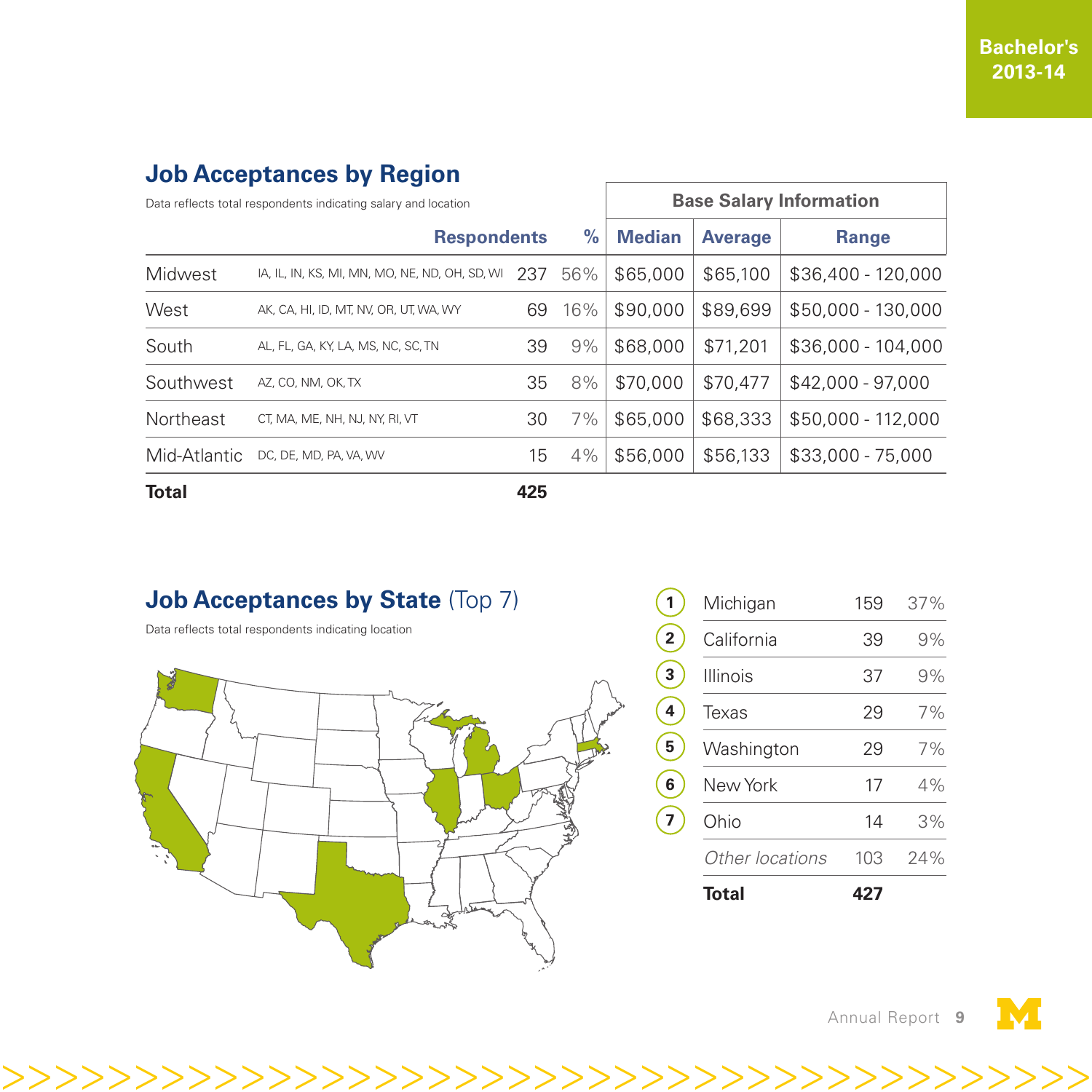#### **Job Acceptances by Sector**

| Data reflects total respondents indicating salary and employer |                |       | <b>Base Salary Information</b> |                |                    |
|----------------------------------------------------------------|----------------|-------|--------------------------------|----------------|--------------------|
|                                                                | Respondents*   | $\%$  | <b>Median</b>                  | <b>Average</b> | <b>Range</b>       |
| Aerospace & Defense                                            | 21             | 5%    | \$68,000                       | \$61,946       | \$40,000 - 76,165  |
| Automotive & Transport Equipment                               | 63             | 15%   | \$65,880                       | \$64,460       | \$43,680 - 85,000  |
| Chemicals                                                      | 12             | 3%    | \$70,000                       | \$69,900       | \$65,000 - 82,000  |
| Computer Hardware                                              | 16             | 4%    | \$102,000                      | \$97,250       | \$70,000 - 120,000 |
| Computer Software & Services                                   | 80             | 19%   | \$80,000                       | \$79,327       | \$45,000 - 130,000 |
| Conglomerates                                                  | 6              | $1\%$ | \$66,000                       | \$67,500       | \$65,000 - 75,000  |
| Consulting                                                     | 37             | 9%    | \$68,000                       | \$67,294       | \$43,680 - 85,000  |
| <b>Consumer Products</b>                                       | 22             | 5%    | \$66,500                       | \$66,409       | \$55,000 - 105,000 |
| Educational/Academia                                           | 4              | $1\%$ | \$42,500                       | \$55,350       | \$36,400 - 100,000 |
| Electronics                                                    | $\overline{7}$ | 2%    | \$69,000                       | \$67,857       | \$63,000 - 70,000  |
| Energy                                                         | 26             | 6%    | \$86,500                       | \$82,919       | \$60,000 - 103,000 |
| Energy & Utilities                                             | 6              | $1\%$ | \$61,500                       | \$64,167       | \$52,000 - 80,000  |
| <b>Engineering Services</b>                                    | 26             | 6%    | \$66,000                       | \$67,242       | \$45,000 - 100,000 |
| Environmental                                                  | 4              | $1\%$ | \$47,500                       | \$47,250       | \$42,000 - 52,000  |
| <b>Financial Services</b>                                      | 16             | 4%    | \$70,000                       | \$72,000       | \$50,000 - 120,000 |
| Government                                                     | 7              | 2%    | \$57,000                       | \$54,714       | \$33,000 - 75,000  |
| <b>Healthcare Products &amp; Services</b>                      | 9              | 2%    | \$60,000                       | \$60,467       | \$52,000 - 66,000  |
| Manufacturing                                                  | 31             | 7%    | \$62,000                       | \$62,632       | \$42,000 - 104,000 |
| Marketing Group                                                | 3              | $1\%$ | \$85,000                       | \$80,000       | \$55,000 - 100,000 |
| Materials & Construction                                       | 7              | 2%    | \$56,400                       | \$56,200       | \$48,000 - 65,000  |
| Media                                                          | 3              | $1\%$ | \$65,000                       | \$71,667       | \$65,000 - 85,000  |
| Telecommunications                                             | 5              | $1\%$ | \$67,000                       | \$72,800       | \$55,000 - 90,000  |
| Transportation                                                 | 7              | 2%    | \$66,000                       | \$61,214       | \$49,000 - 70,000  |
| アー・エー                                                          |                |       |                                |                |                    |



>>>>>>>>>>>>>>>>>>>>>>>>>>>>>>>>>>>>>>>>>

**Total 418** \* Categories with two or less respondents were omitted.

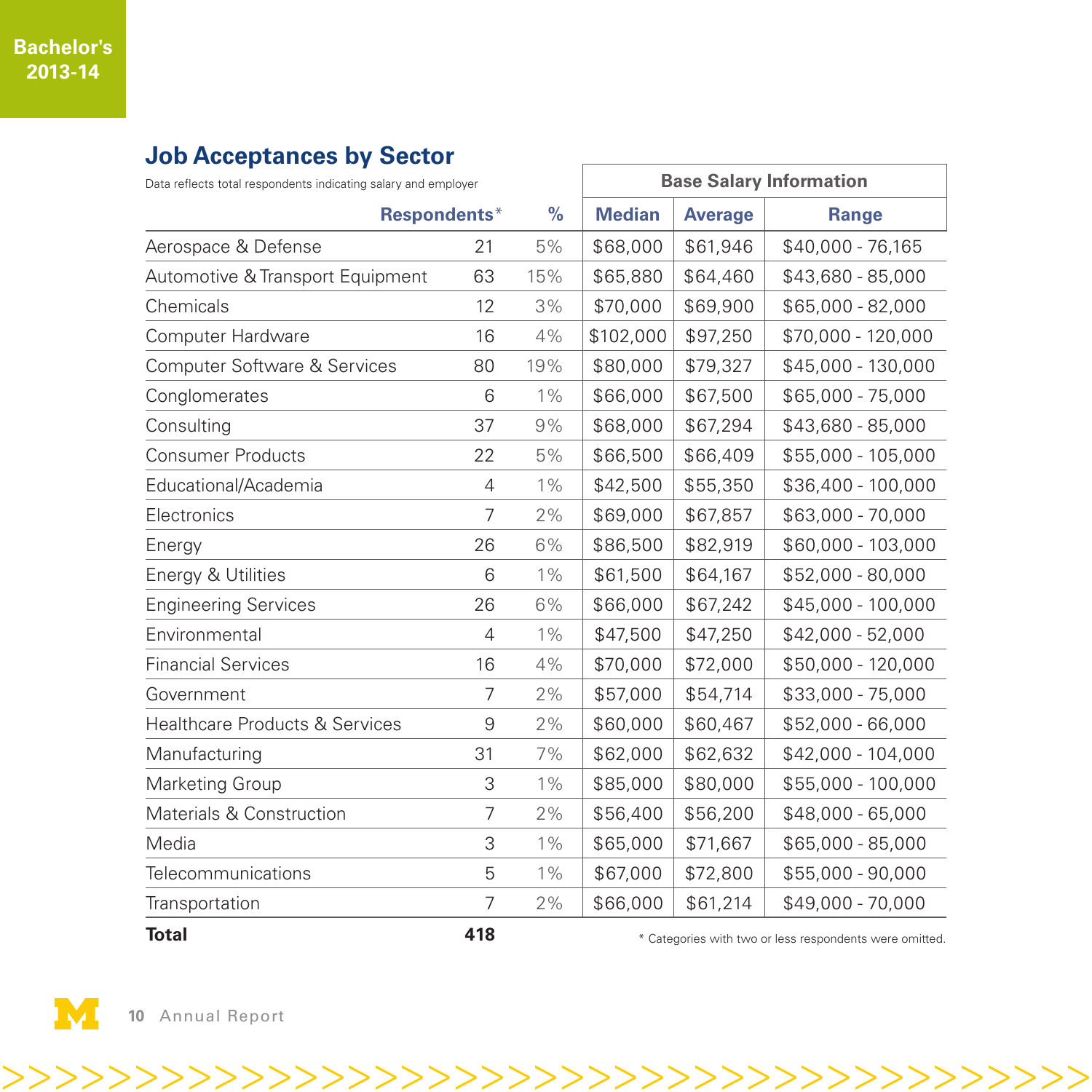# **Master**'**s Graduates**

### **Post-graduation Plans**

Accepted full-time job offers



Note: Out of graduating class of 1,012, 400 responses were collected from December 2013 to November 30, 2014. Response rate = 40%.

>>>>>>>>>>>>>>>>>>>>>>>>>>>>>>>>>>>>>>>>>

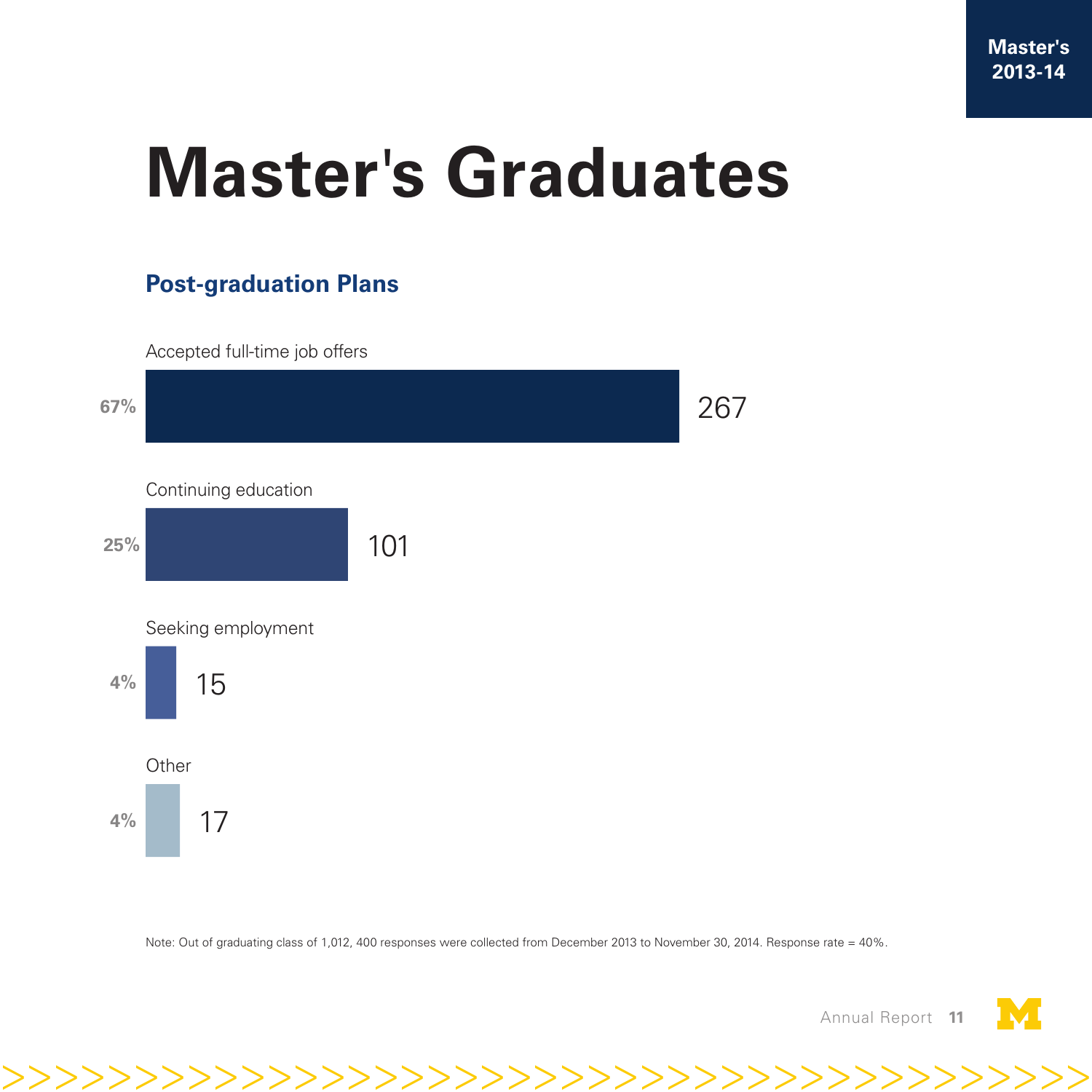#### **Job Acceptances by Program**

| Data reflects total respondents indicating salary |              | <b>Base Salary Information</b> |                |                                                         |
|---------------------------------------------------|--------------|--------------------------------|----------------|---------------------------------------------------------|
|                                                   | Respondents* | <b>Median</b>                  | <b>Average</b> | <b>Range</b>                                            |
| Aerospace Engineering                             | 13           | \$72,500                       | \$69,462       | \$50,000 - 78,000                                       |
| Automotive Engineering                            | 7            | \$76,800                       | \$74,829       | \$70,000 - 80,000                                       |
| <b>Biomedical Engineering</b>                     | 17           | \$67,000                       | \$66,798       | \$50,000 - 80,000                                       |
| Civil Engineering                                 | 7            | \$62,000                       | \$63,571       | \$40,000 - 91,000                                       |
| Computer Science & Engineering                    | 26           | \$101,480                      | \$96,822       | $$60,000 - 115,000$                                     |
| <b>Electrical Engineering</b>                     | 13           | \$88,000                       | \$86,423       | $$60,000 - 112,000$                                     |
| <b>Electrical Engineering: Systems</b>            | 20           | \$78,000                       | \$84,638       | $$40.000 - 140.000$                                     |
| <b>Energy Systems Engineering</b>                 | 7            | \$85,000                       | \$89,857       | \$67,000 - 120,000                                      |
| <b>Environmental Engineering</b>                  | 3            | \$55,000                       | \$54,333       | $$53,000 - 55,000$                                      |
| <b>Financial Engineering</b>                      | 7            | \$80,000                       | \$85,857       | \$68,000 - 120,000                                      |
| Industrial & Operations Engineering               | 29           | \$75,000                       | \$77,578       | \$38,000 - 120,000                                      |
| Manufacturing Engineering                         | 4            | \$81,000                       | \$86,250       | \$68,000 - 115,000                                      |
| Mechanical Engineering                            | 25           | \$71,000                       | \$69,961       | \$48,000 - 97,000                                       |
| Naval Architecture & Marine Engineering           | 8            | \$76,000                       | \$76,125       | \$62,000 - 85,000                                       |
| Space Engineering                                 | 7            | \$74,000                       | \$71,961       | \$62,000 - 80,017                                       |
| Total                                             | 193          |                                |                | * Categories with two or less respondents were omitted. |

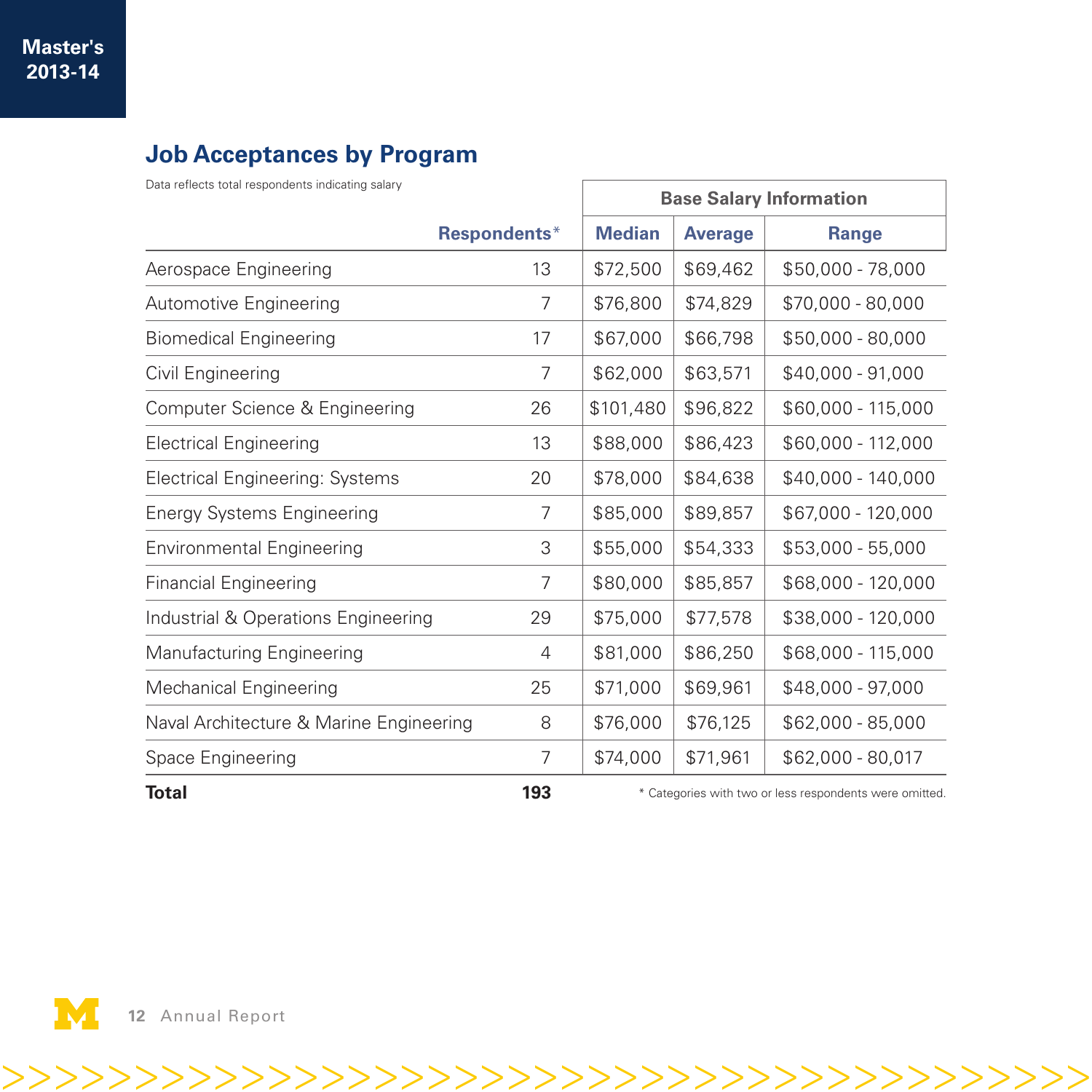#### **Job Acceptances by Region**

| Data reflects total respondents indicating salary and location |                                                |     | <b>Base Salary Information</b> |               |                |                     |
|----------------------------------------------------------------|------------------------------------------------|-----|--------------------------------|---------------|----------------|---------------------|
|                                                                | <b>Respondents</b>                             |     | $\frac{0}{0}$                  | <b>Median</b> | <b>Average</b> | <b>Range</b>        |
| Midwest                                                        | IA, IL, IN, KS, MI, MN, MO, NE, ND, OH, SD, WI | 98  | 50%                            | \$71,000      | \$70,871       | $$35,000 - 120,000$ |
| West                                                           | AK, CA, HI, ID, MT, NV, OR, UT, WA, WY         | 47  | 24%                            | \$90,000      | \$92,177       | $$52.500 - 140.000$ |
| Northeast                                                      | CT, MA, ME, NH, NJ, NY, RI, VT                 | 25  | 13%                            | \$78,000      | \$78,172       | \$40,000 - 110,000  |
| Southwest                                                      | AZ, CO, NM, OK, TX                             | 15  | 8%                             | \$80,000      | \$84,100       | \$55,000 - 120,000  |
| South                                                          | AL, FL, GA, KY, LA, MS, NC, SC, TN             | 11  | 6%                             | \$76,000      | \$77,864       | \$58,000 - 92,000   |
| <b>Total</b>                                                   |                                                | 196 |                                |               |                |                     |

>>>>>>>>>>>>>>>>>>>>>>>>>>>>>>>>>>>>>>>>>

#### **Job Acceptances by State (Top 7)**

Data reflects total respondents indicating location



|   | Total           | 199 |     |
|---|-----------------|-----|-----|
|   | Other locations | 30  | 15% |
|   | New York        | 12  | 6%  |
| 6 | Washington      | 13  | 7%  |
| 5 | Indiana         | 15  | 8%  |
|   | Illinois        | 16  | 8%  |
|   | Texas           | 18  | 9%  |
|   | California      | 34  | 17% |
|   | Michigan        | 61  | 31% |

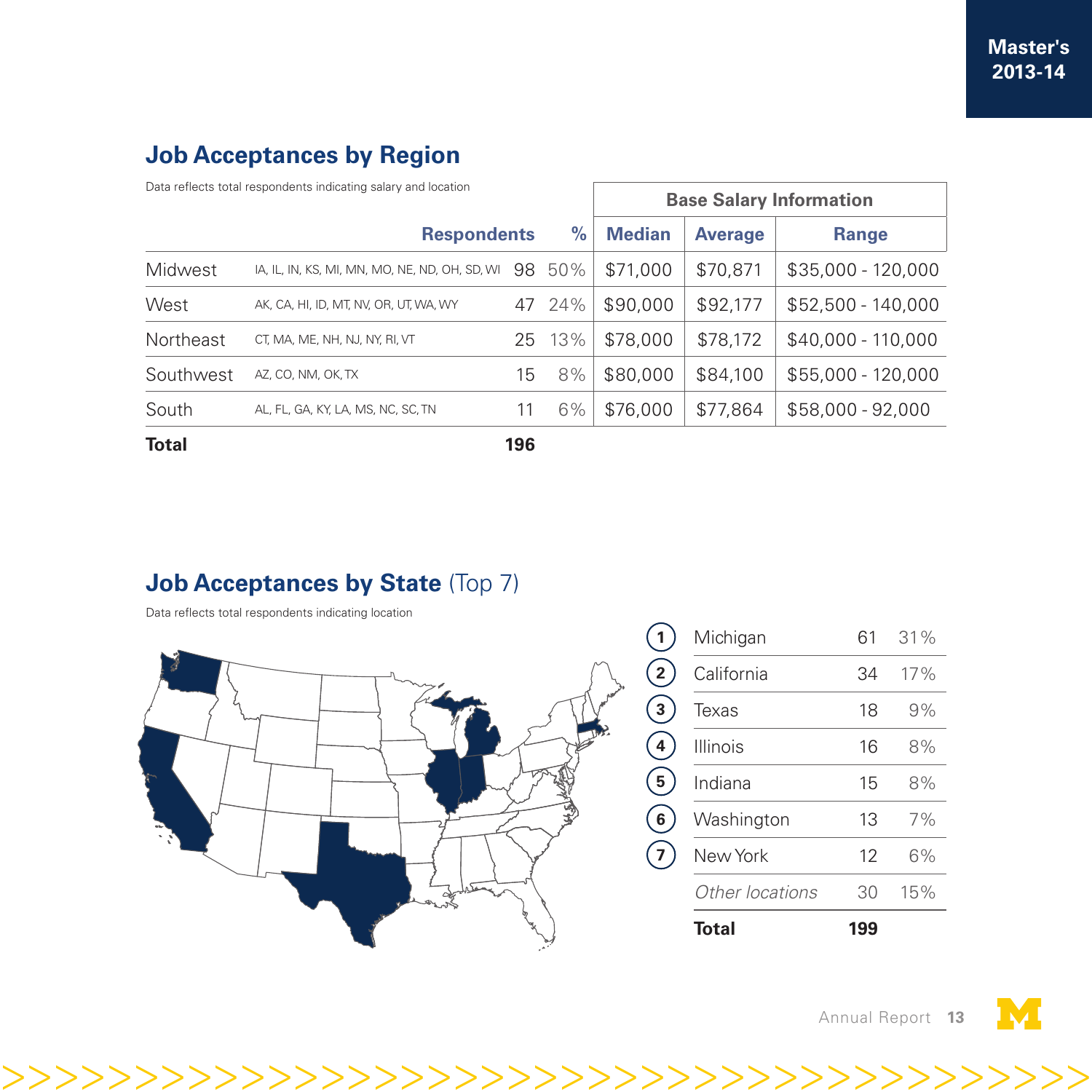#### **Job Acceptances by Sector**

Data reflects total respondents indicating salary and employer

|                                  |              |      | <b>Base Salary Information</b> |                |                                                         |
|----------------------------------|--------------|------|--------------------------------|----------------|---------------------------------------------------------|
|                                  | Respondents* | $\%$ | <b>Median</b>                  | <b>Average</b> | <b>Range</b>                                            |
| Aerospace & Defense              | 13           | 7%   | \$75,000                       | \$74,462       | $$60,000 - 87,500$                                      |
| Automotive & Transport Equipment | 25           | 13%  | \$74,600                       | \$75,132       | \$40,000 - 120,000                                      |
| Computer Hardware                | 3            | 2%   | \$100,000                      | \$97,500       | \$87,500 - 105,000                                      |
| Computer Software & Services     | 50           | 27%  | \$91,000                       | \$89,952       | \$38,000 - 120,000                                      |
| Consulting                       | 21           | 11%  | \$70,000                       | \$70,310       | \$48,000 - 110,000                                      |
| Electronics                      | 3            | 2%   | \$75,000                       | \$76,007       | $$73,020 - 80,000$                                      |
| Energy                           | 22           | 12%  | \$73,500                       | \$74,717       | \$40,000 - 101,000                                      |
| <b>Engineering Services</b>      | 19           | 10%  | \$64,000                       | \$70,763       | \$50,000 - 140,000                                      |
| <b>Financial Services</b>        | 6            | 3%   | \$85,000                       | \$85,667       | \$74,000 - 100,000                                      |
| Government                       | 8            | 4%   | \$57,500                       | \$58,847       | \$35,000 - 78,208                                       |
| Healthcare Products & Services   | 7            | 4%   | \$71,000                       | \$70,143       | \$63,000 - 80,000                                       |
| Manufacturing                    | 6            | 3%   | \$72,500                       | \$78,750       | \$57,500 - 100,000                                      |
| Transportation                   | 5            | 3%   | \$85,000                       | \$82,600       | \$78,000 - 85,000                                       |
| Total                            | 188          |      |                                |                | * Categories with two or less respondents were omitted. |



>>>>>>>>>>>>>>>>>>>>>>>>>>>>>>>>>>>>>>>>>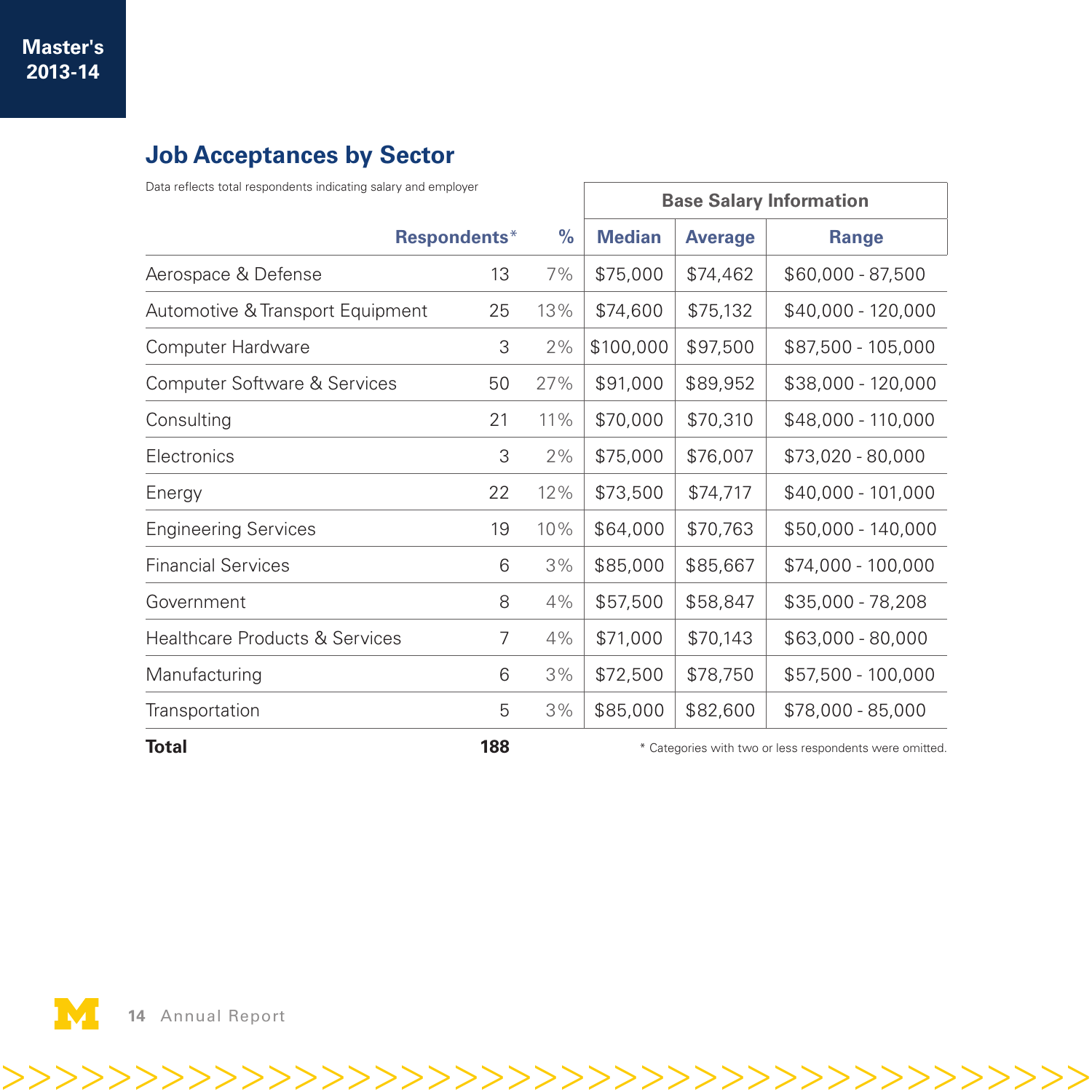# **Recruiting Season**

#### **ENGenius.Jobs Postings**

| <b>Term</b>        | <b>Jobs Posted</b> |
|--------------------|--------------------|
| Summer/Fall 2013   | 4.023              |
| Winter/Spring 2014 | 3.971              |
| Total              | 7.994              |



>>>>>>>>>>>>>>>>>>>>>>>>>>>>>>>>>>>>>>>>>

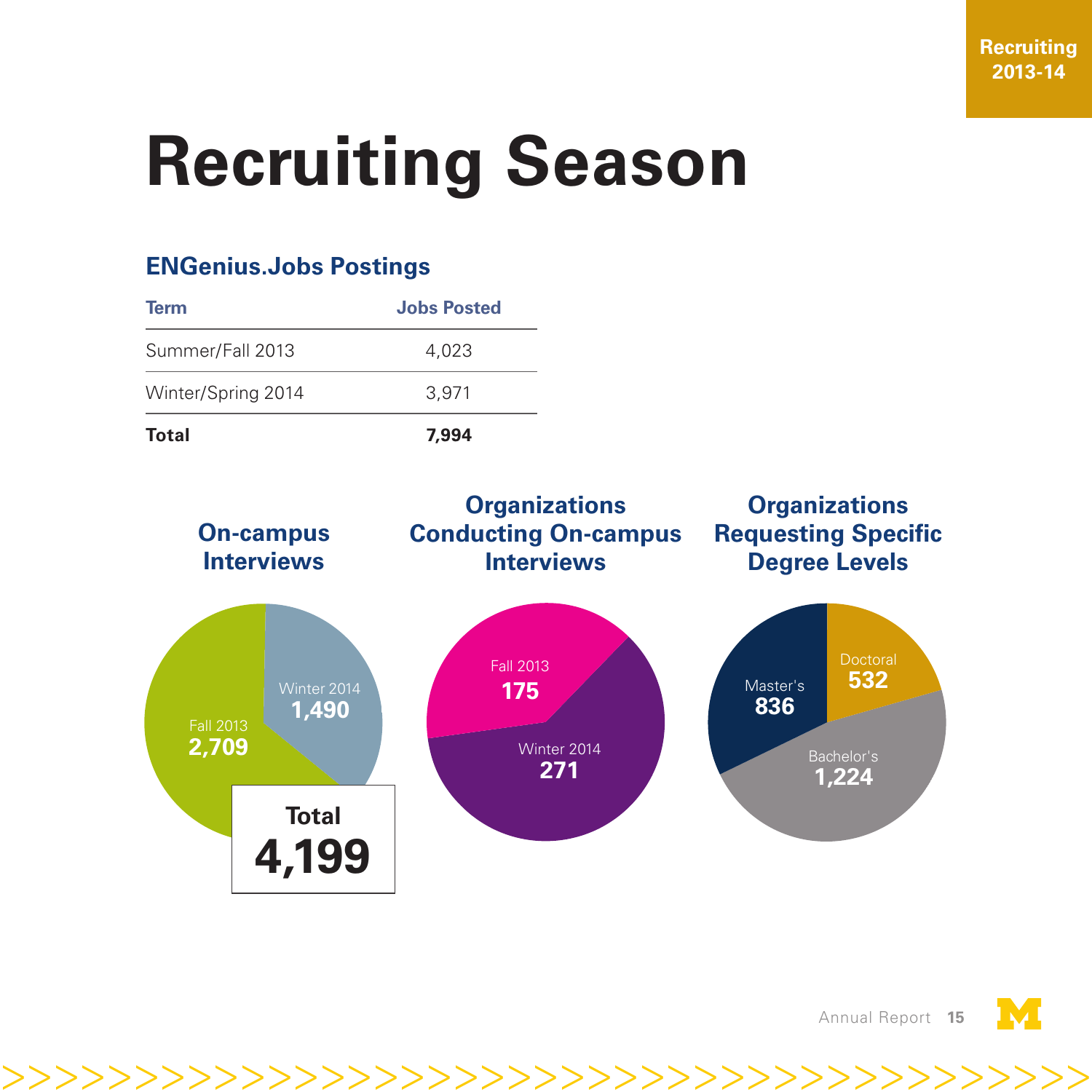#### **Undergraduate Majors Most Requested by Organizations in Job Postings**

| <b>Major</b>                        | # of Job Postings* | % of Total Jobs Posted |
|-------------------------------------|--------------------|------------------------|
| Computer Science                    | 4,065              | 68%                    |
| <b>Computer Engineering</b>         | 3,920              | 65%                    |
| <b>Electrical Engineering</b>       | 3,646              | 61%                    |
| Mechanical Engineering              | 3,181              | 53%                    |
| Industrial & Operations Engineering | 2,563              | 43%                    |
| <b>Chemical Engineering</b>         | 2.296              | 38%                    |

\* 6,002 total jobs posted for undergraduate degree candidates from July 2013 to June 2014. Some postings seek candidates from more than one major.

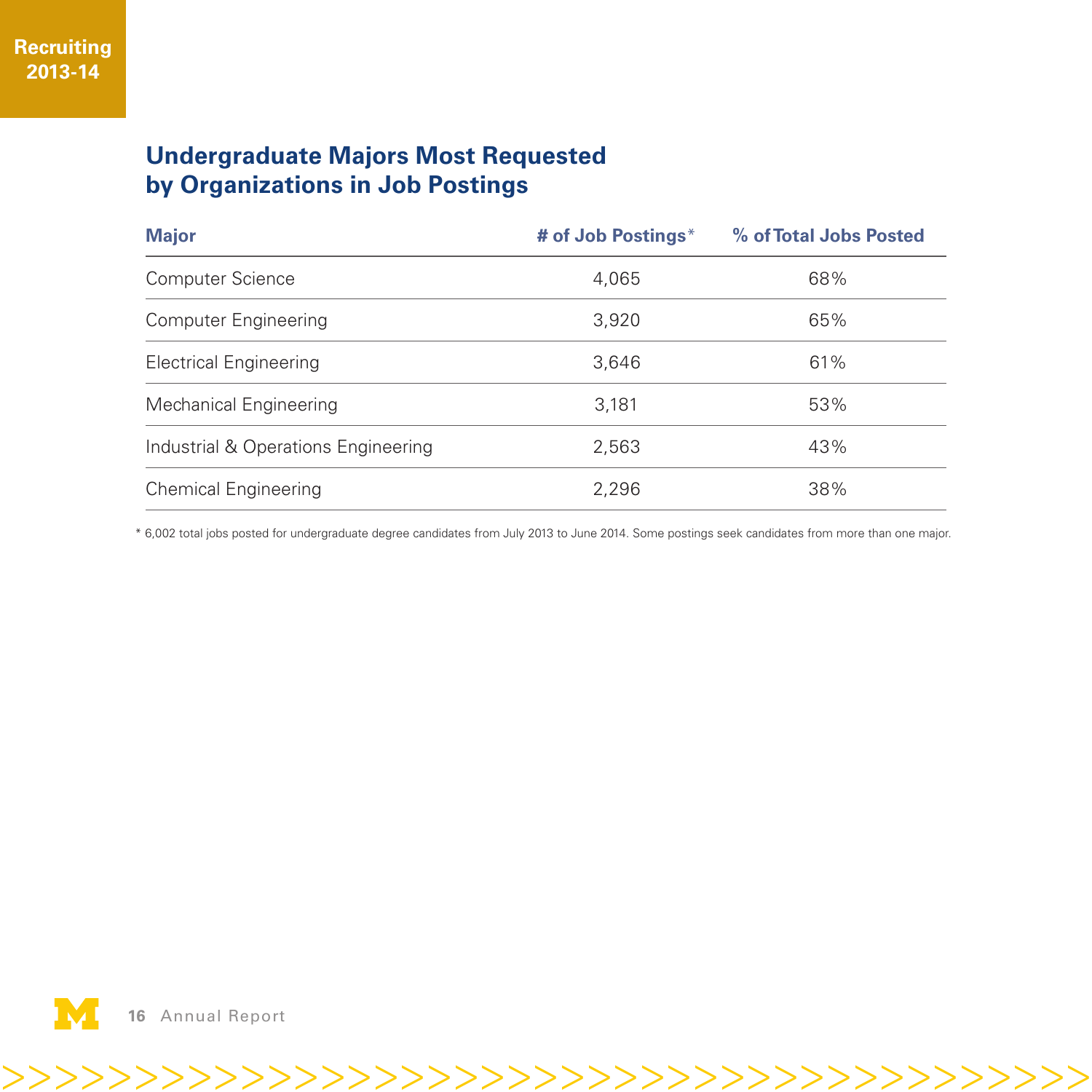#### **Top Hiring Companies** (2013-2014)

|                         | <b>Full-time</b> | <b>Intern</b>  | Co-op                    | <b>Total Hires</b> |
|-------------------------|------------------|----------------|--------------------------|--------------------|
| Ford Motor Company      | 47               | 23             | $\overline{\phantom{a}}$ | 70                 |
| Amazon                  | 16               | 14             | 16                       | 46                 |
| University of Michigan  | 26               | 19             |                          | 45                 |
| Microsoft               | 20               | 15             | 4                        | 39                 |
| Cummins, Inc.           | 17               | 16             | 1                        | 34                 |
| Boeing Company, The     | 13               | 16             | $\overline{\phantom{a}}$ | 29                 |
| Facebook                | 8                | 13             | 5                        | 26                 |
| <b>DTE Energy</b>       | 3                | 10             | 12                       | 25                 |
| <b>General Electric</b> | 6                | 16             | 3                        | 25                 |
| <b>General Motors</b>   | 16               | 8              | $\overline{\phantom{a}}$ | 24                 |
| Chrysler                | 11               | 11             | $\overline{a}$           | 22                 |
| Google                  | $\overline{7}$   | 9              | 6                        | 22                 |
| JP Morgan Chase         | 5                | 15             | $\mathbf{1}$             | 21                 |
| Cisco Systems           | 11               | 6              | 3                        | 20                 |
| Stryker                 | 6                | 14             |                          | 20                 |
| Toyota (TEMA)           | 1                | $\overline{4}$ | 15                       | 20                 |
| Accenture               | 13               | 3              | $\overline{a}$           | 16                 |
| Dow Chemical USA        | $\overline{7}$   | $\overline{4}$ | $\overline{4}$           | 15                 |
| Apple                   | 6                | 5              | 3                        | 14                 |
| Goldman Sachs           | 3                | $\overline{7}$ | $\overline{4}$           | 14                 |
| Qualcomm, Inc.          | 6                | $\overline{7}$ | 1                        | 14                 |
| Shell                   | 11               | 3              | $\overline{a}$           | 14                 |

>>>>>>>>>>>>>>>>>>>>>>>>>>>>>>>>>>>>>>>>>

Complete list available at **[career.engin.umich.edu/companylist.pdf](http://career.engin.umich.edu/companylist.pdf)**